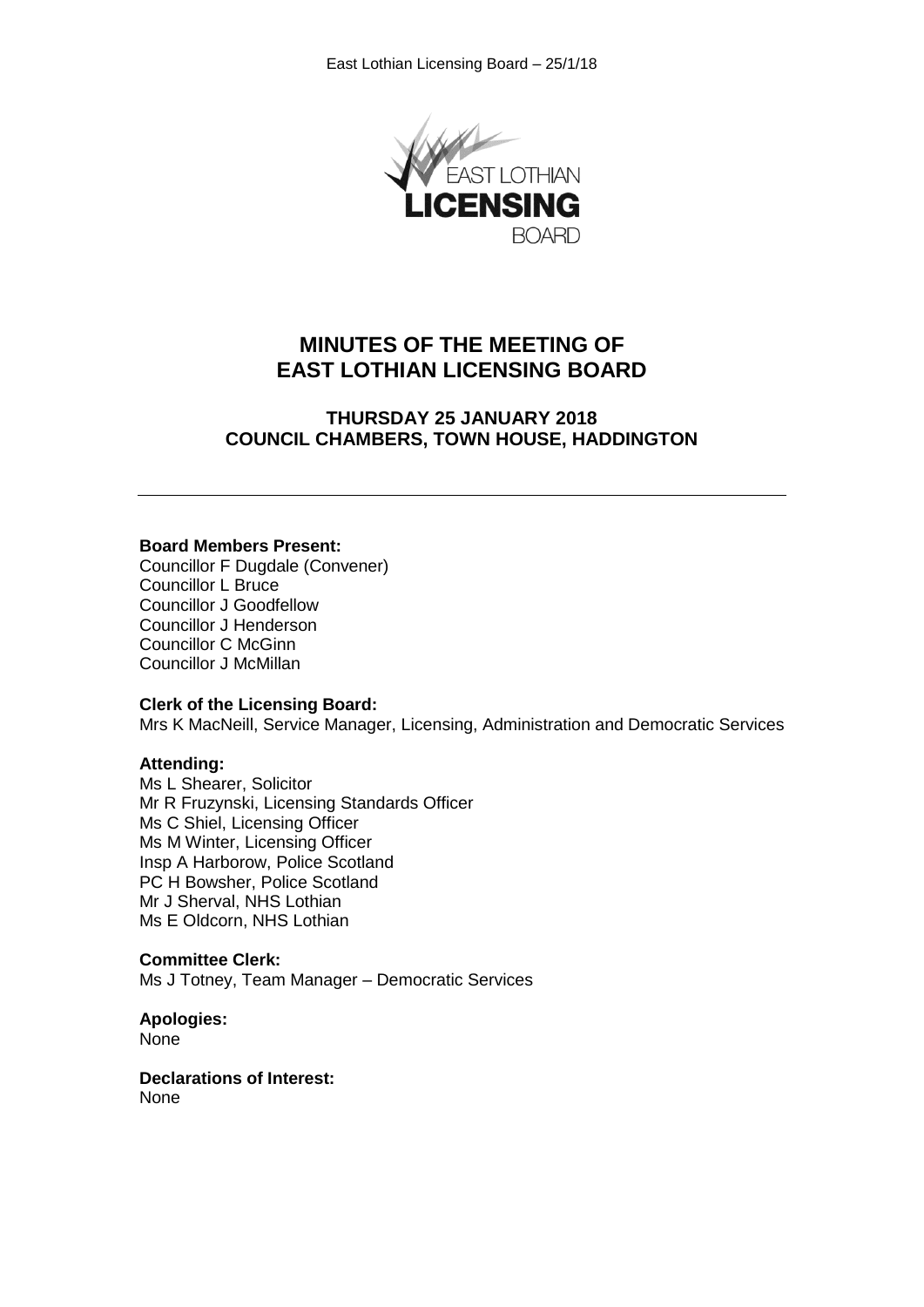## **1 MINUTES FOR APPROVAL - 23 November 2017**

The minutes of the East Lothian Licensing Board meeting of 23 November 2017 were approved as a true record.

# **2 GRANT OF PROVISIONAL LICENCE**

## **2 (a) Buenos Aires Café & Grill, 76 High Street, Musselburgh**

Mr A Macdonald, Macdonald Licensing was present to represent the applicant. Mr N Ahmed, applicant, was also present.

The Clerk advised that there are no public objections or adverse comments and that the application engaged the Licensing Board's over provision statement.

Mr Macdonald provided members with background information about the premises and a precis of his client's experience in the hospitality industry. He explained the rationale for requesting that alcohol deliveries be included in the licence; outlined the training and checks that would be put in place; and stressed that off-sales are not a major part of the business.

In response to questions from Board members, Mr Macdonald and his client provided additional information on the approach to staff training, and clarified that the premises no longer have a bring your own bottle policy. Mr Macdonald confirmed that the prices for off-sales of alcohol would be identical to the on-sales prices and that his client would be agreeable to this being a condition in the licence.

Insp Harborow advised that there are no objections from Police Scotland. He sought assurances that delivery books and day sales books would be available for Police Scotland to inspect. Mr Macdonald confirmed that this would be the case.

The Licensing Standards Officer (LSO) stated that he had no objections and supported the application.

## **Decision**

East Lothian Licensing Board unanimously agreed to grant the provisional licence.

## **2 (b) Seton Sands Holiday Village – Owners Exclusive Lounge, Seton Sands Caravan Park, Seton Sands, Port Seton**

Mr P Lawson, Hill Brown Licensing, was present to represent the applicants. The principal applicants Mr J Stirling, Holiday Park General Manager, and Mr C Smith, proposed manager of the Owners Lounge, were also present.

The Clerk advised that there are no public objections and that there are representations from Police Scotland in relation to the terminal hour for trading on Mondays, Tuesdays and Wednesdays, and in relation to the terminal hour for the outside drinking area.

Mr Lawson provided information about the site and advised that this general description also applies to item 3 on the agenda. He pointed out that this Owners Lounge, which is scheduled to open in March 2018, would replace a smaller existing facility currently located in another part of the caravan park. Addressing the comments from Police Scotland, Mr Lawson explained that the terminal hour of midnight for Mondays to Wednesdays already exists for the rest of the complex and he wishes to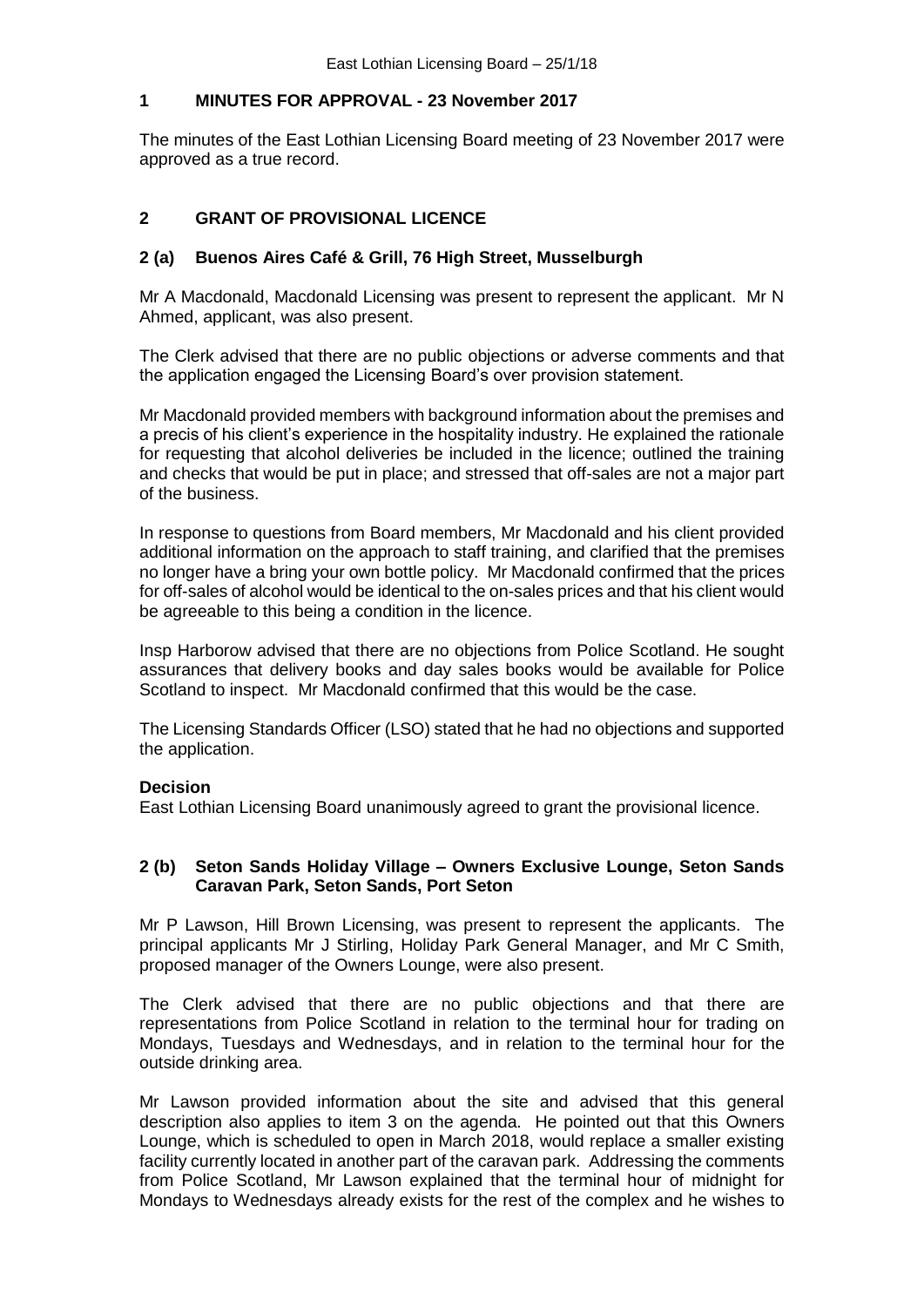keep this consistent across the whole park. He added that the outside decking drinking area is some distance from near neighbours who could be disturbed, but that he would be happy to change the terminal hour for the outside area, per the Board policy. Mr Lawson stated that there will be seven or eight personal licence holders employed over the entire complex.

Board members asked several questions in order to establish the potential maximum capacity of the premises and who would be entitled to use the premises. Mr Lawson explained the photo entry card system, the number of cards that are issued, and who is eligible to obtain these cards. Councillor Goodfellow suggested that the application wording should be amended to read caravan owners and their private guests, and not just caravan owners.

Mr Stirling answered further questions in relation to complaints and anti-social behaviour. He also advised that there could be monthly events in the Owners Lounge where admission is by ticket only with a restriction on the total number of tickets available.

Councillor McGinn commented that there is a potential pool of 6,000 people who could use the Owners Lounge. Mr Stirling advised that evidence from another caravan park shows that usage is generally low and peaks at around 150 people. Responding to further questions, Mr Stirling outlined the security arrangements that would be put in place at the premises, and stated that as the terminal hour is already 12 midnight in the existing licence with regards to children and young people.

In response to a question from Councillor Dugdale, Chair of East Lothian Licensing Board, Mr Lawson confirmed that adult entertainment should be removed from the application.

Insp Harborow advised that the current terminal hour of 12 midnight on Mondays to Wednesdays is the singular exception to the Board's policy and he would prefer that this terminal hour is not retained should the provisional licence be granted. He reported that the site is well run and he is happy with the relationship between the site's security team and Police Scotland. However, given that there would now be two separate venues on the site providing alcohol, he sought that consideration be given to the issue of transition between the two premises. Insp Harborow stood by his comments regarding the terminal hour for the outside decking drinking area, given the proximity of other caravans on the site.

Following a short debate, Mr Lawson stated that the caravan park residents do not have the same status as hotel residents and cannot obtain alcohol outwith the licensed hours for the premises. Regarding the issue of transition between the two venues, Mr Lawson pointed out that there would be greater potential for this if the new Owners Lounge has a different, earlier, terminal hour to the rest of the complex.

The LSO supported the comments made by Police Scotland regarding the terminal hour of 22.00 hours for the outside decking drinking area, and remarked that the premises are well run with good working relationships between all parties.

There were no comments from Mr J Sherval, NHS Lothian.

Councillor Goodfellow stated that, in the main, he would support the application if the wording was changed to refer to caravan owners and their private guests. Mr Lawson suggested the wording should read 'private card holders' and the Clerk confirmed that the application could be amended to reflect this. Councillor Goodfellow added that while he would prefer to restrict the terminal hour on Mondays to Wednesdays to the Board's standard licensing hours, he felt it necessary to be consistent across the two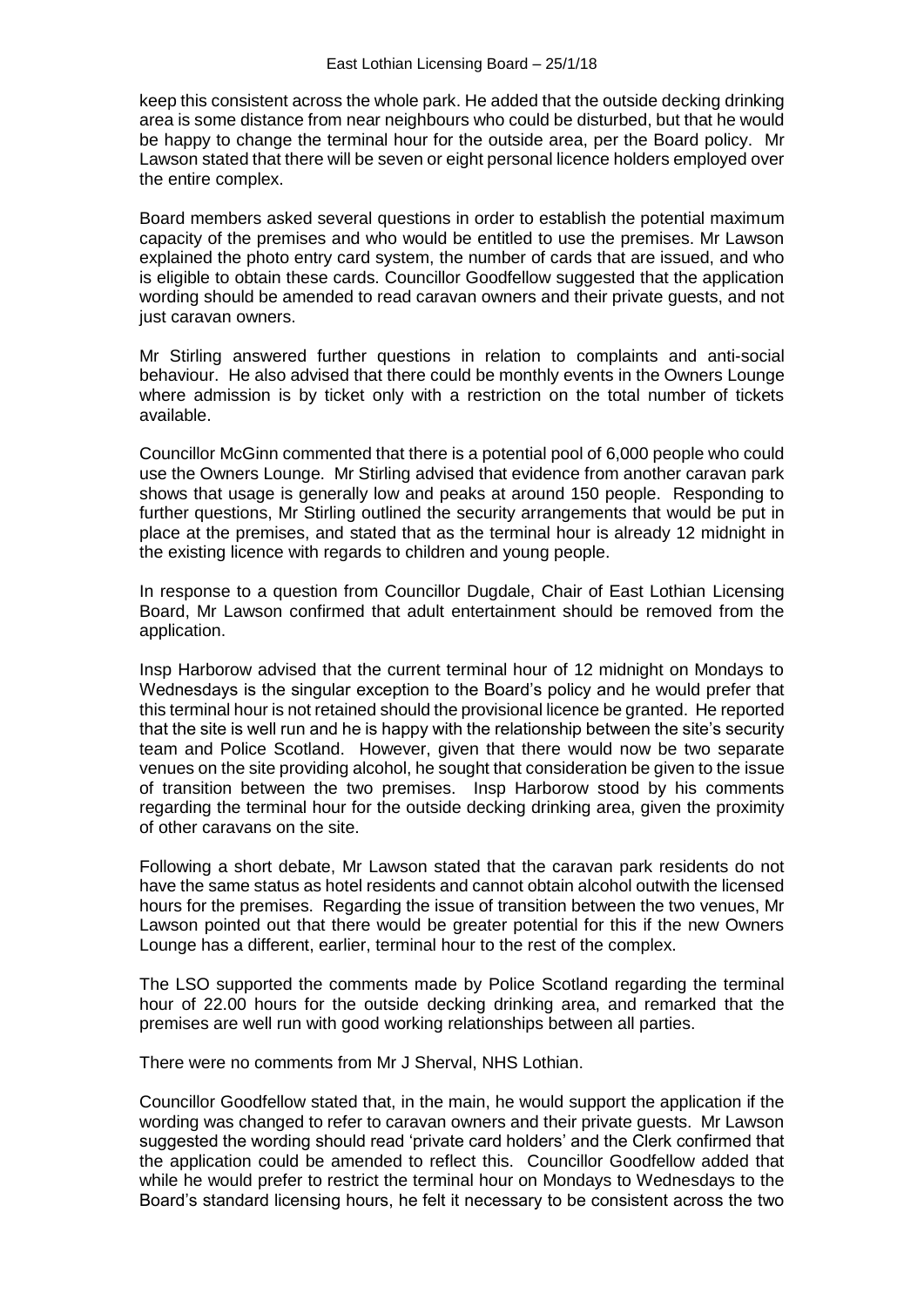licensed sites on the complex. However, he favoured a terminal hour of 22.00 hours for the outside decking drinking area.

Councillor McMillan agreed that it would be inconsistent not to retain the 12 midnight terminal hour and supported the 22.00 hours terminal hour for the outside drinking area. Given that the caravan park is a closed complex, he suggested that it could be prudent to create guidelines on membership and behaviours for such communities; adding that this could be considered as part of the Board's revised Statement of Licensing Policy.

Councillor Bruce concurred that the terminal hour of the outside drinking area should be 22.00 hours.

Councillor McGinn commented that a consistent terminal hour for both venues on the complex was favourable to prevent patrons migrating from one site to another. He supported a terminal hour of 22.00 hours for the outside drinking area.

Councillor Henderson stated that she would be reluctant to create inconsistencies in the terminal hours across the complex. She added that the change of wording in the application, as suggested by Councillor Goodfellow, would be beneficial.

Councillor Dugdale supported a terminal hour of 22.00 hours for the outside drinking area along with consistency in the terminal hour of 12 midnight for the Owners Lounge.

## **Decision**

East Lothian Licensing Board agreed to grant the provisional premises licence subject to a terminal hour of 22.00 hours for the outside decking drinking area.

*Sederunt: Councillor McGinn left the meeting.*

## **3 GRANT OF PREMISES LICENCE Seton Sands Holiday Village Shop, Seton Sands, Port Seton**

Mr P Lawson, Hill Brown Licensing, was present to represent the applicants. Ms K White, shop manager, and Mr J Stirling, General Manager of the caravan site, were also present.

The Clerk advised that the premises had previously operated for a number of years with temporary and occasional licences, adding that there are no public objections.

Mr Lawson provided background information about the premises. He reported that the building warrant had now been sorted out and that the application in relation to an onsite supermarket with a small alcohol off-sales section, is straight forward. He added that that the alcohol is responsibly priced.

There were no questions from Board members.

Police Scotland had no comments to make.

The LSO commented positively on the long-term stability of the staff and management at the premises.

In response to Councillor McMillan, Mr Stirling provided information on how the staff manage the differing expectation of families and children in their licensed premises.

There were no comments from Mr J Sherval, NHS Lothian.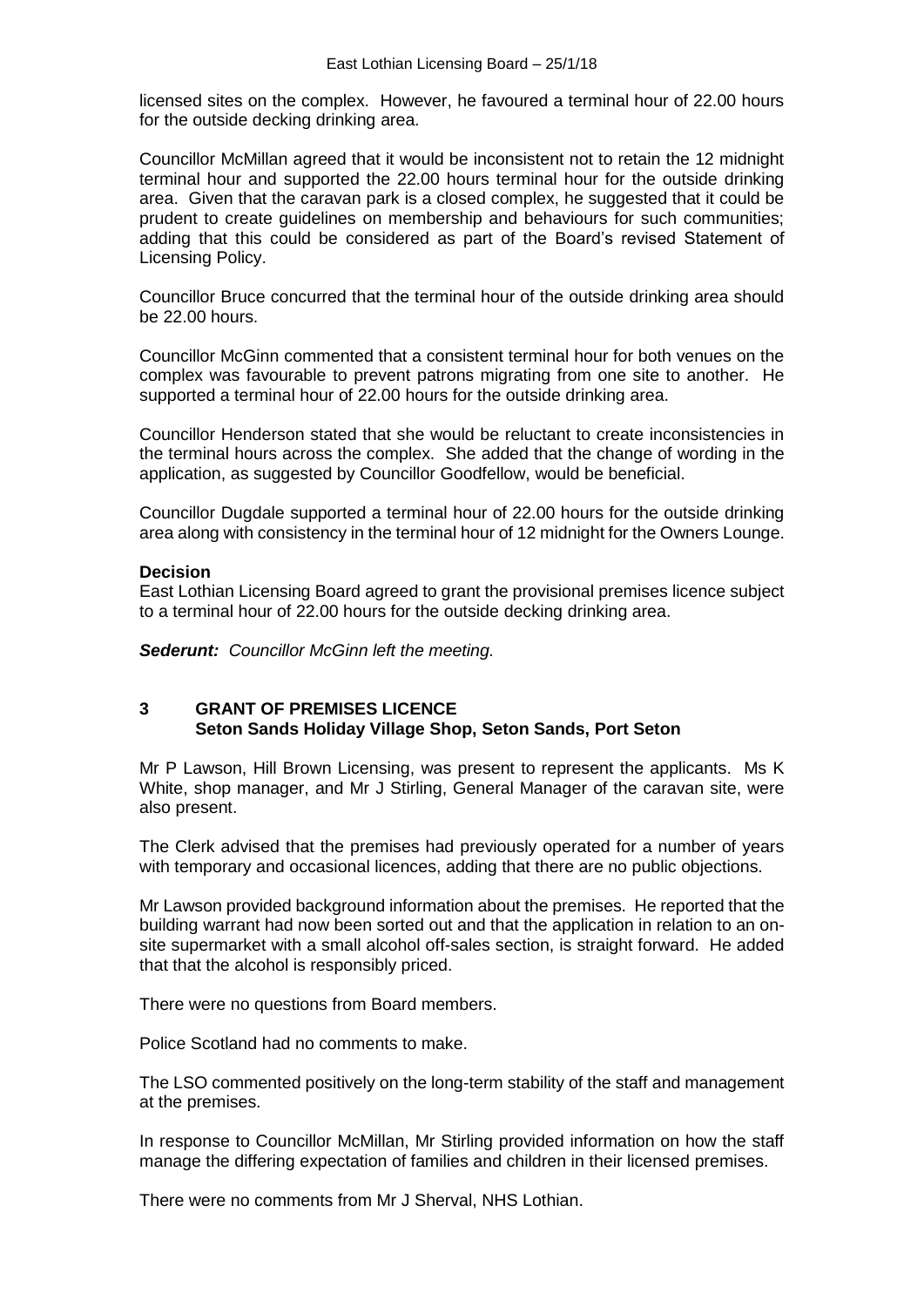#### **Decision**

East Lothian Licensing Board unanimously agreed to grant the Premises Licence.

## **4. REQUEST OCCASIONAL EXTENDED HOURS FOR ROYAL WEDDING – 18 AND 19 MAY 2018**

The Clerk advised that a UK-wide communication had been issued by Greene King/Belhaven Brewers suggesting a general extension for the weekend of the Royal Wedding. She pointed out that premises in East Lothian are already licensed for the hours being suggested and that the Licensing Board would therefore not be making any declaration in relation to extended licensed hours on 18 and 19 May 2018.

## **5 DRAFT STATEMENT OF LICENSING POLICY – 2018-2022 and NHS PRESENTATION**

The Clerk advised that Mr J Sherval, NHS Lothian, would be giving a presentation to the Board to help inform their decisions in relation to the over provision statement in the 2018-22 Statement of Licensing Policy.

Mr Sherval gave an informative presentation which included survey results and statistics. He highlighted the issues regarding availability of alcohol; the percentage of alcohol that is purchased from supermarkets; the mortality rates from alcohol; the lack of specific data relating to East Lothian; and the lack of consumption level data.

The Board debated the statistical data at length and members commented on matters such as the need for prevention and early intervention; the importance of establishing the human cost of alcohol, and the difficulty in obtaining hard evidence in regard to this; and the use of local knowledge to inform Licensing Board decisions. Board members suggested that NHS Lothian lobby for sales data to be provided by every offsales outlet. Mr Sherval confirmed that NHS Scotland have already lobbied for this data and, although he would be happy to lobby again, suggested that the Board write to the appropriate Cabinet Ministers advising that the Board would be in a position to make better informed decisions if they had this data.

Insp Harborow stated that it is vital to reach a position on overprovision which would support future Board decisions. He also stressed the importance of all premises hosting 18<sup>th</sup> or 21<sup>st</sup> birthday parties to give a minimum of 14 days' notice to Police Scotland and the LSO. He added that Police Scotland's interest in over provision relates to off-sales of alcohol and the access that youths have to alcohol.

The LSO addressed members in detail regarding the Draft Statement of Licensing Policy 2018-2022, with the content being debated at length by all present. The LSO advised that the draft policy would be going out for public consultation, and the Clerk encouraged Board members to suggest questions for inclusion in the consultation.

The following contributions were made:

- The consultation should collect responses/data by area, via postcode information.
- The consultation could have several options for the public to select from in relation to off-sales overprovision.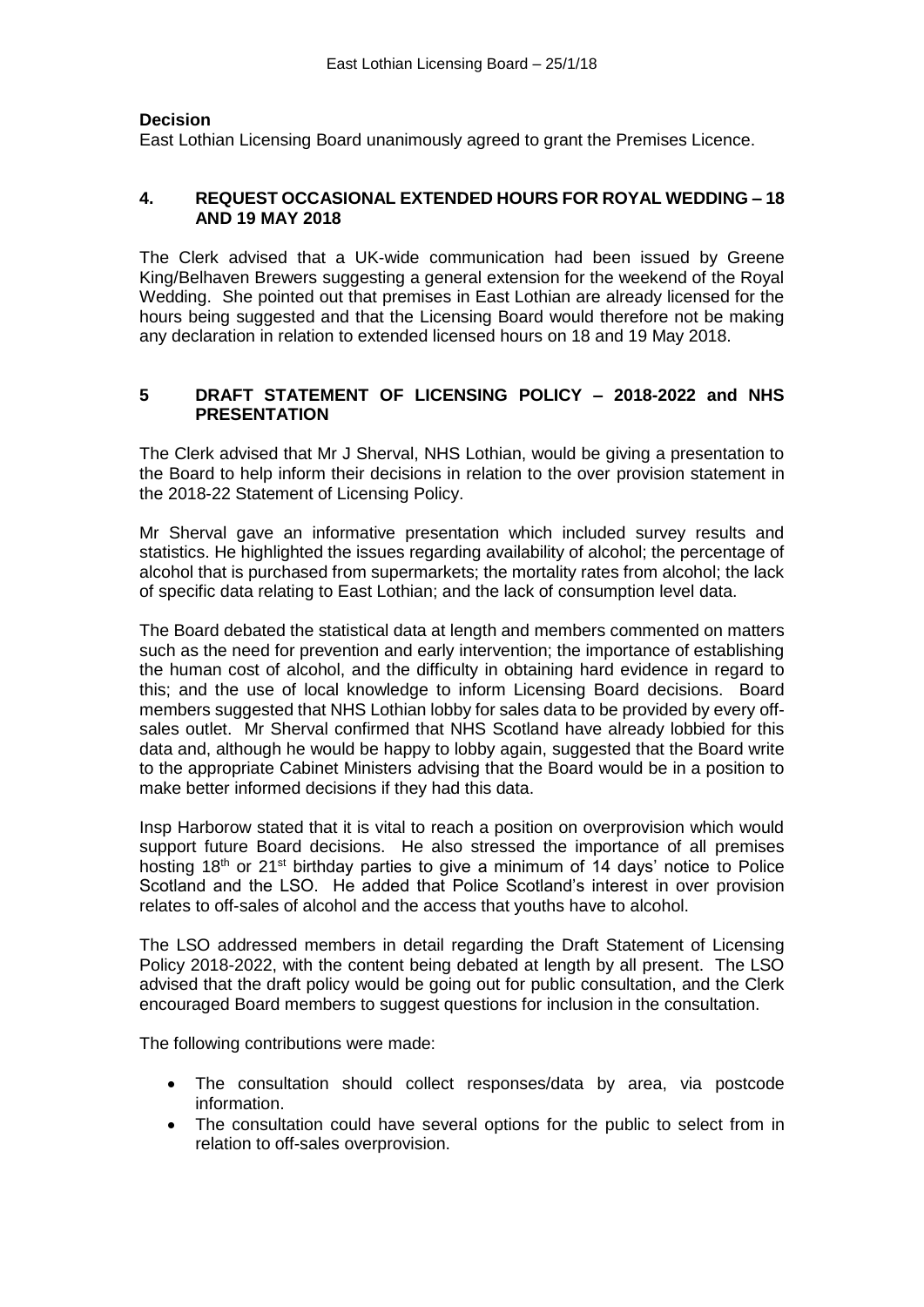- Amend the wording in the draft at 21.2 to allow the Board to use local knowledge and background information to inform their decisions.
- Build in an exception to allow requests from small local shops in new developments which are yet to be built.
- Try and engage younger people to respond to the consultation; via guidance staff in schools via the Licensing Forum's annual consultation with schools, via the Police Scotland youth volunteers, and via QMU student union.
- Include an article on the consultation in the spring edition of the Council's' Living' newspaper.
- Consider arranging a members' briefing to share the Board's draft policy with other East Lothian Councillors and seek their input.
- There was unanimous support for restricting the festive season general extension of hours to only a few days, per the feedback from East Lothian Licensing Forum.
- There was unanimous support for the completion of a supplementary information form to accompany all applications for a premises licence, provisional licence, occasional licence or a major variation to an existing licence.
- It was acknowledged that the introduction of minimum pricing will make the lower end alcohol sales a profitable business with more people wanting to enter this market place.

It was proposed that the following questions be included in the consultation:

- What is your postcode?
- Should licence holders be required to release information about the alcohol sales in their premises?
- To what extent do you accept that some events should be alcohol free, especially where children and young people are attending/participating?
- How well do you think licensed premises and off-sales meet the licensing objectives?
- Do you think it would be reasonable to restrict the general extension of licensed hours at the festive period to Christmas Eve, Christmas Day, Boxing Day, New Year's Eve and New Year's Day? *(bearing in mind any exception required depending on the days of the week that these fall).*

The Clerk advised that she would finalise the consultations questions in conjunction with the LSO and issue them to Board members.

#### *Sederunt: Mr Sherval and Cllr McMillan left the meeting.*

The LSO then outlined the proposed changes in relation to dealing with unpaid annual licence fees; enhanced guidance that would be produced in relation to outdoor smoking areas and alcohol deliveries, and the increased emphasis on stock security and layout plans.

The Clerk re-stated the need to produce an over provision statement and reminded members that there is not the evidence to support that the whole of East Lothian is over provided for. She made it clear to members that they need to be clear that over provision is not the same as sufficient provision.

The Clerk thanked the LSO for producing the draft policy document and extended her thanks to Police Scotland, East Lothian Licensing Forum and NHS Lothian for their input. She advised that the consultation would be for a three-month period and that the findings would be presented to the Board in August 2018, with the Statement of Licensing Policy 2018-2022 being adopted in time for the October 2018 deadline.